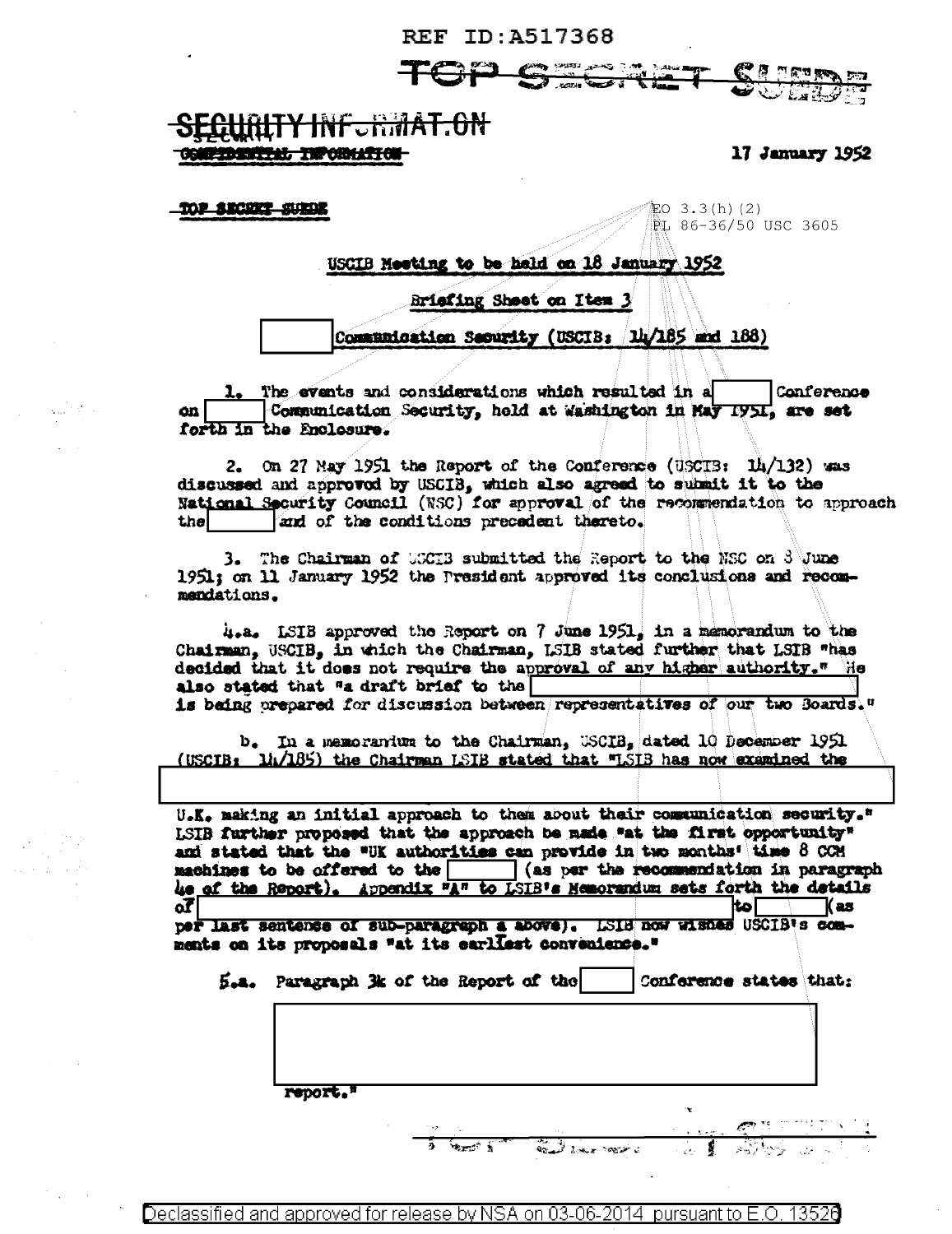LO 3.3(h)(2) PL 86-36/50 USC 3605

b. In August 1951 the Report of the Tripartite Working Group was approved by the US. As of this date neither the ner the Government has approved that Report. However, it is to be noted that despite the conclusion quoted above in sub-paragraph a, the partinent rece mentation based upon that conclusion simply states that: (USCIB:lh/132,hb)

> "b. The preposed approach and plan be implemented when LCIB and USCIB have agreed that the regulatte conditions have been met."

It appears, therefore, that the recommendation of the

6. With reference to the CCM's to be provided, the UK, as noted above, will be ready in about two months to provide its quote (8) of the twenty machines initially required for the the time is agreed to furnish the remaining twelve. At the time of the Conference, the Army agreed to provide these twelve machines and it is assumed that this promise is still valid. Sixty additional machines are to be provided by the US and the UK "in a program phased in consonance with their respective HATO commitments."

للهش

II OP SECRI

W.F.F.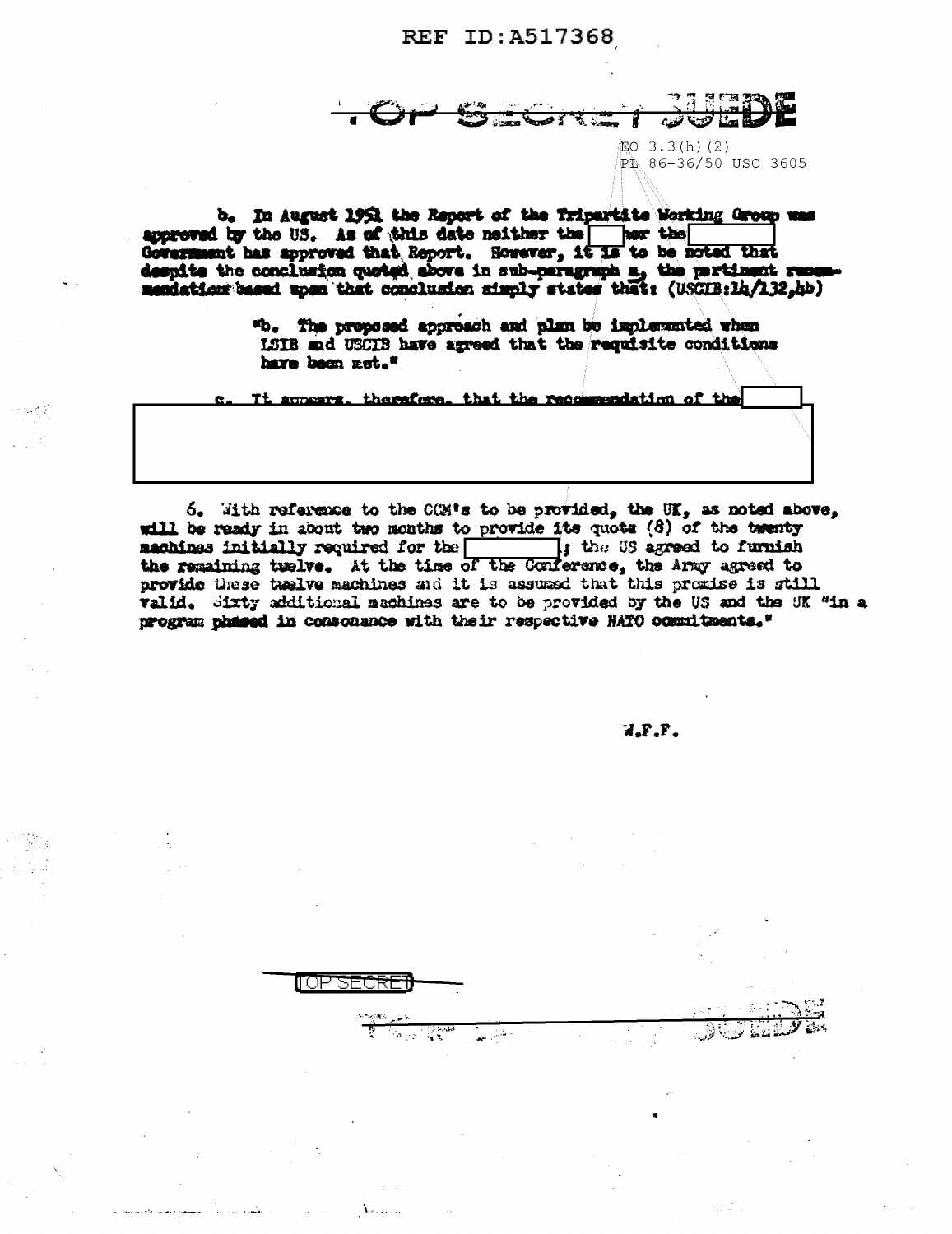

# **JECURITY INFURMAT.ON**

#### **SBOURETY INFORMATION**

17 January 1952

top Srorry Suide

EO  $3.3(h)$  (2) PL 86-36/50 USC 3605

ENCLOSURE

 $EQ$  3.3(h)(2) PL 86-36/50 USC 3605

**CONSTRUCT** 

Rarly Consideration: In 1948 USCIB discussed the problem of as the most important aspect of the "Security of Western European Union Consideration." USCIB could not agree on measures to be taken and submitted to the Hational Security Council (NSC) a split report: the majority  $(m_s$ , ASA, CNC, and CIA) feeling that too much would be lost to the US by informing the

HEC voted to take no action but to keep the problem under survaillance.

It may be noted at that time that Great Britain wanted to reveal to the lard so expressed himself to Marshall, but Marshall replied that NEC could

not accept the British proposal.

2.a. Reconsideration of Problem 1950: The problem was raised again in USCIB in September 1950 when the seriousness of the situation was felt by CIA and the Department of State to merit reconsideration.

b. SECCOM to which the problem had been referred submitted its report to USCIB in November 1950 recommending that steps be taken to improve only when a secure group had been established within the! Government which could receive information without risk of compromise. The provision by the US or UK of a cryptographic system for was recommended as the best solution.

 $EO$  3.3(h)(2) PL 86-36/50 USC 3605

c. On 12 December 1950 a letter was received from LSIB giving the British views on the subject of the insecurity of communications. The hitter stated that the British were of the opinion that a complete reorganization of the arrangements was necessary and that they were prepared to reveal to the French the fact that they could read | The letter further proposed that an AFSA/CCHQ Conference be held in early 1951 to work out the details of action required.

 $EO$  3.3(h)(2) PL 86-36/50 USC 3605

d. In late January 1951 Admiral Stone appointed an AFSA Ad Hoc Committee under the chairmanship of Mr. William F. Priedman to work out a draft of the US position on the matter. This committee submitted on 7 February its report, the main conclusions of which were:

"a. Huch valuable intelligence is contained in the

## Enclosure to Briefing Sheet on Item 3 (73rd Heating USCIB)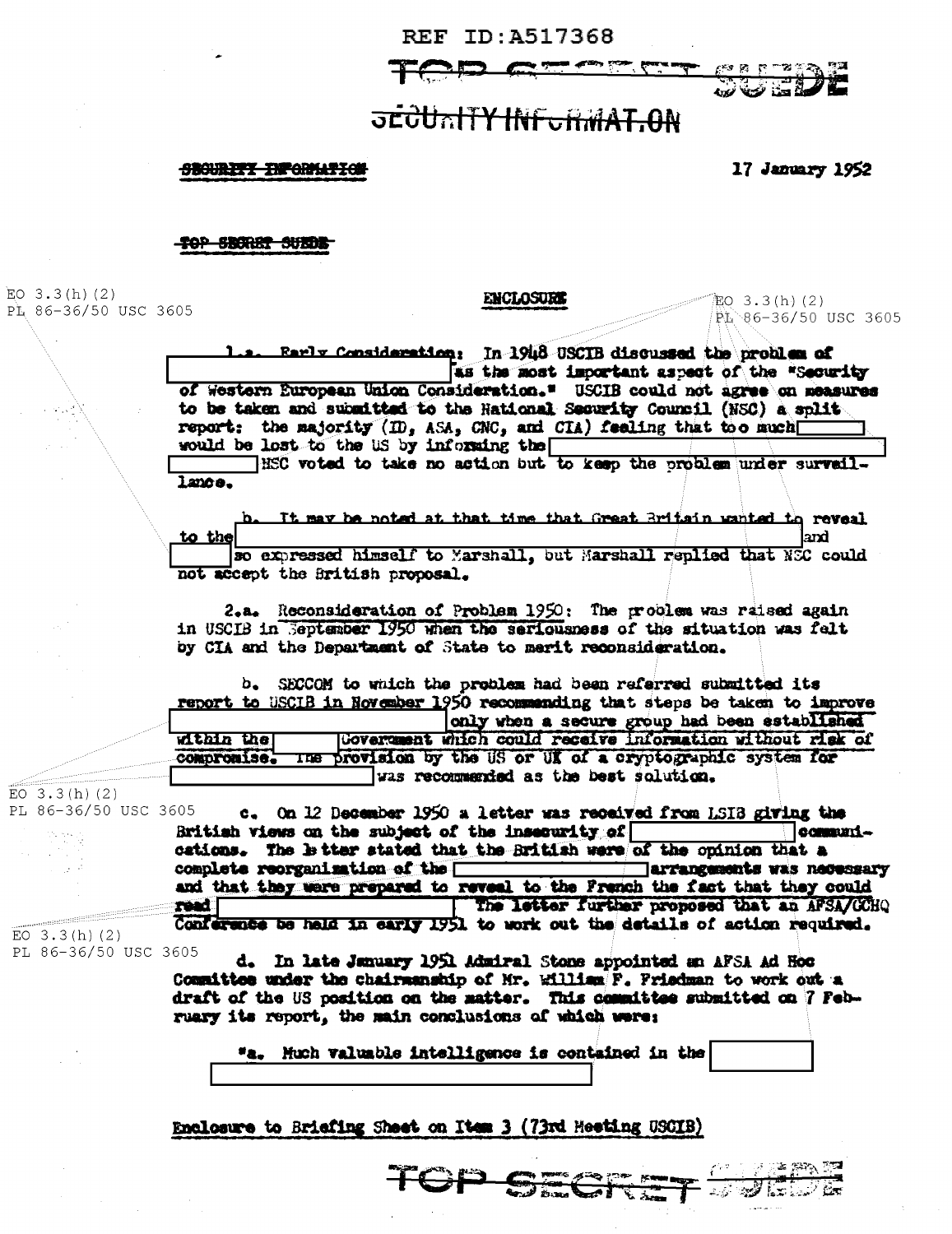$3.5(h)$  (2) PL 86-36/50 USC 3605

TOP SECRET SUEDE

#### b. The present cryptographic avatens and practices of the Are such that this intelligence is fully available to any efficient communication intelligence (COMINT) organisation.

e. This situation can be corrected only by a complete overhaul and replacement of the present insecure cryptographic systems by secure systems.

d. The importance of denying this source of COMINT to Russia is such that it is in the interest of the United States not only to accept a similar denial for itself, but to provide, at least in part, the cryptographic devices essential to security.

EO 3.3(h)(2) PL 86-36/50 USC 3605

e. Negotiations with the should be conducted in such a manner that there is

f. Negotiations with the should, if practicable, be conducted entirely by the British in order to avoid disclosure of cryptologic collaboration.  $EO$  3.3(h)(2) PL 86-36/50 USC 3605

g. Negotiations should not be instituted prior to the formation of a secure group within the Covernment."

e. On 13 Harch 1951 a letter was sent to LSIB proposing the agenda for the forthcoming conference within the framework of overall The points of the agenda were:

 $n_{\text{L}}$ The nature and scope of the insecurity of

communications.

- The nature and scope of present [1] internal insecurity.  $2.1$
- 3. The most effective technical assistance which can be given to the
- 4. The development of a specific plan for improvement of communications insecurity.
- 5. The basis for a successful approach to the Government."

The letter also stated the composition of the US delegation.

f. British proposals for the Conference were received 13 April 1951.

 $EO$  3.3(h)(2) PL 86-36/50 USC 3605 人名法巴纳 遭遇的女人